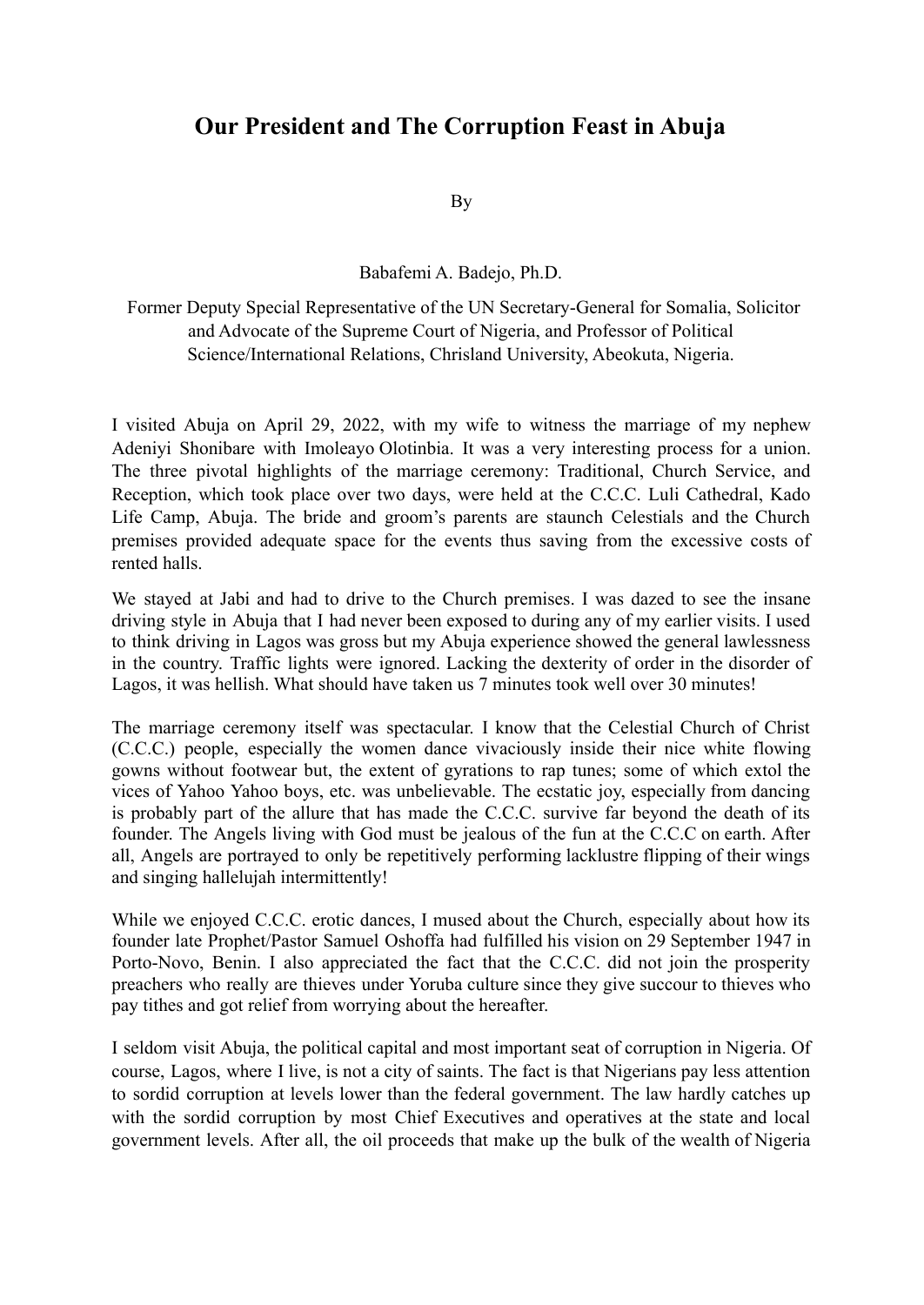are shared from Abuja. This fact has made political offices the most lucrative business ventures in Nigeria; a shortcut to immense accrued wealth without a sweat.

An election season like now is also a period when bags of money are moving around Abuja unhindered by aspirants within the "shifting alliances of thieves" called political parties in Nigeria. Selections of the highest bidders and investors euphemistically called elections are outrageously expensive, far beyond the reach of legitimate earnings but when in office, Nigerians later marvel when those "investors" steal billions in naira and/or dollars from public funds as their respective returns on "investment". It is an abysmal case, of I must eat bountifully from where I have sown sparingly.

My good friend, Dr. Reuben Abati, in his piece titled "The Spiritual Side of Aso Villa", shocked me when, with conviction, when he started explaining Nigeria's national leadership deficit (showing itself in the making of faulty and retrogressive decisions), as spiritual problems. He conjured images of demons and spirits walking with their heads turned – upside down at Aso Villa, writing as a re-incarnation of our great Yoruba literary giant, D.O. Fagunwa, who entertained us with stories in "the forest of a thousand demons".

Definitely, Dr. Abati was "shading the truth grey". He was only trying to shift the blame for the incompetence at Aso Villa to the realm of the Spiritual. How can one, for instance, hold witches and wizards responsible for the corrupt, myopic, and retrogressive decisions like searching for the colonial cow era routes when cities have been built along those routes?

There are no spirits bewitching Nigeria other than leadership deficit and corruption. With this orientation of accountability avoidance in the ascendancy, corruption has been soaring, costing many lives, especially, since corruption is now a way of life, and people no longer abhor or express disdain for it. A pitiful Machiavellism of 'the end justifies the means".

This reality makes nonsense of President Muhammadu Buhari (PMB) being a harbinger of truth when he claimed he had the vision to bring change. He told his Nigerian compatriots a major truth when he said: "if we don't kill corruption, corruption will kill us". Even the African Union rewarded him for this campaign zeal by making him the champion for anti-corruption on the continent of Africa in January 2016.

But PMB is no longer pretending to be fighting corruption. He is at the commencement of his eighth year in office as President of Nigeria. The pertinent question is on how he has fared in his fight against corruption. On the basis of several accounts, successive reports by the anti-corruption watchdogs, including academic works I and others have done, there is no gainsaying the fact that PMB took an exit bow from the anti-corruption theatre as soon as he fulfilled his lifelong ambition in 2015 and granted corruption a free reign over Nigeria.

PMB once had policies that raised the hopes that his administration wanted to make a dent against corruption. In the beginning, the Ibrahim Magu led Economic and Financial Crimes Commission (EFCC), embarked on the punitive orientation and succeeded in getting jail terms on the ongoing as well as new cases of corruption. Among these were the clamping in jail of Governors Jolly Nyame and Joshua Dariye of Taraba and Plateau states respectively. Measures like the Treasury Single Account (TSA) and an initial zeal to implement the National Anti-Corruption Strategy (NACS) gave hope.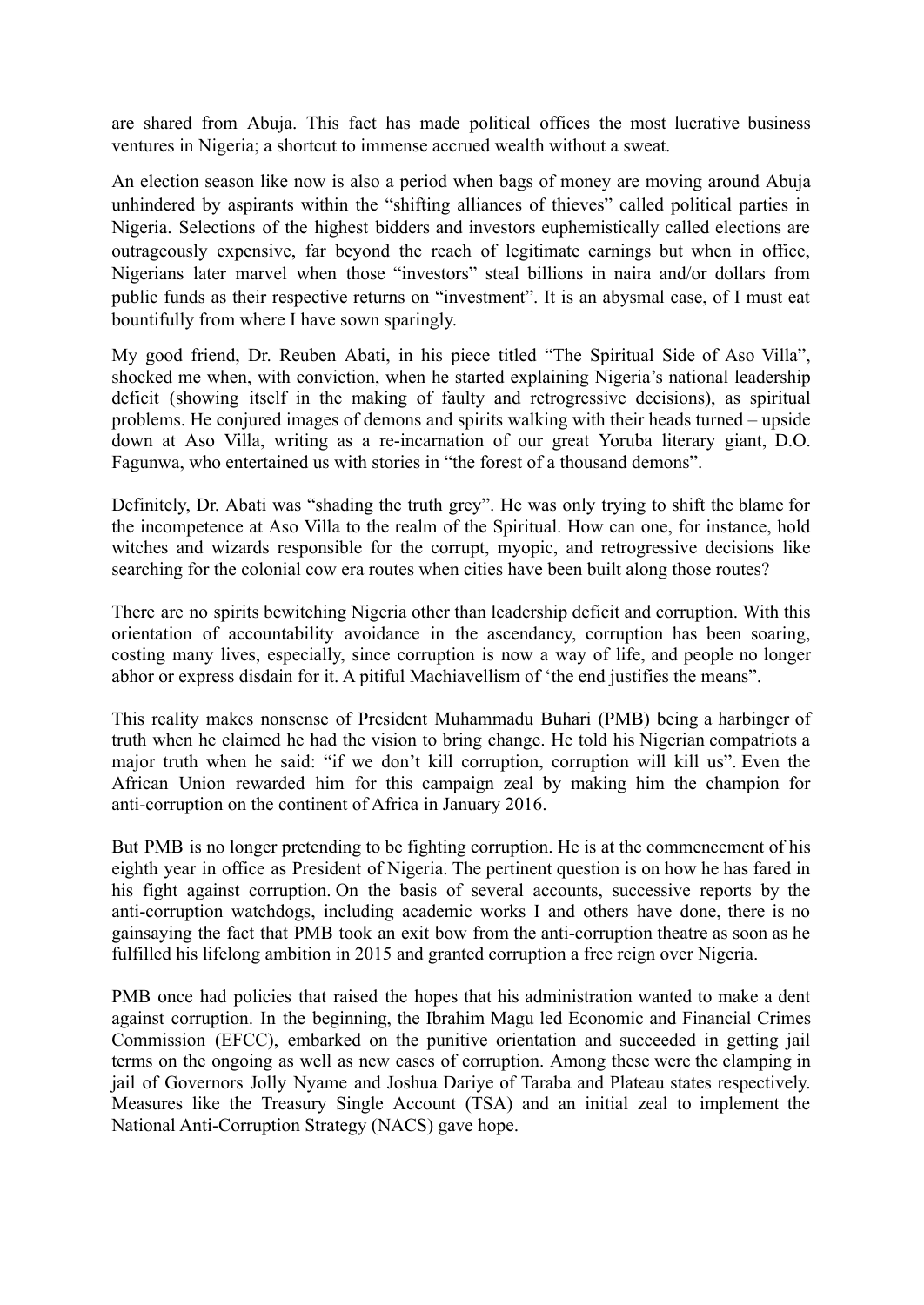Though Ibrahim Magu was selective on which cases he prioritised for prosecution, he appeared to be wanting to make a dent before he crossed the path of the Attorney-General and was cut to size and side-lined, ostensibly as a result of a probe of his activities. After Magu, came a more seemingly proactive-looking young Abdulrasheed Bawa, who was appointed in February 2021 when Magu's suspension was still unresolved. Bawa recently noted that the commission secured the conviction of 978 persons within one year. However, the EFCC's records of conviction show that most of the persons convicted were mostly cybercrime criminals (also known as Yahoo Yahoo boys). The high and mighty, especially those close to the presidency tend to face foot-dragging by the EFCC and the Independent Corrupt Practices and other related offenses Commission (ICPC). This position was buoyed by a US Department of State report, titled, '2021 Country Reports on Human Rights Practices in Nigeria,' which corroborated The Civil Society Legislative Advocacy Centre (CISLAC), showing how the two major anti-corruption agencies, the EFCC and the ICPC, only target low and middle-level officials suspected of corruption. According to the report, despite the charges brought against some serving and former high-level officials by the EFCC and ICPC, the organisations focused more on low and middle-level corrupt officials in 2021. The people in EFCC, and ICPC are far too intelligent to not notice how critical it has become to investigate how political elites in Nigeria are leading Dubai real estate investments. There are a number of high-profile cases with billions of Naira and dollars that have been swallowed up in silence, as the Buhari-led administration continues in a self-deluding anti-corruption war.

We used to hear accounts of how the TSA was saving on corruption brigandage but, this is not so anymore. The NACS that came out of a UN convention was abandoned after the Attorney-General named an implementation committee in September 2018. Nothing was heard again on implementing strategic steps that could at least make a dent. However, did PMB and the APC ever want to make a dent in corruption? Did Buhari really apply the much expected zero tolerance and no-nonsense stands in his corruption fight, starting from those closest to members of his cabinet and powerful individuals?

Before the election for a new term in 2019, Adams Oshiomhole, the Chairman of the ruling party had stated that any sinner would have his/her sins forgiven if he/she joins the ruling party. Indeed, the ruling party and President Buhari started openly embracing people under investigation for corruption to join those whose corruption cases were shoved aside and made Ministers. PMB who had promised to avoid any person who was tainted asked Nigerians to show him the convictions of anyone he appointed!

The Attorney-General filed a Discontinuance of the trial (*nolle prosequi)* of the former Gombe State Governor, Senator Danjuma Goje. The former Governor ruled Gombe from 2003 to 2011. He and another had faced charges for selling 50 buses belonging to the state but the process was unceremoniously halted by a *nolle prosequi*. Of course, no explanations were needed under our corruption advancing the 1999 Constitution. The administration dilly-dallied as other cases were handled with kids' gloves until some became Governors in 2019 and automatically received immunities granted to serving Governors under the beleaguered 1999 Constitution.

Nothing demonstrates better that PMB has acquiesced that corruption can strangulate Nigeria more than the recent controversial pardons granted to Rev. Jolly Nyame, governor of Taraba state from 1999 to 2007 who was serving a term for having misappropriated public funds as well as Mr. Joshua Dariye who governed Plateau State from 1999 to 2007 and was serving a jail term for stealing two billion naira of public funds.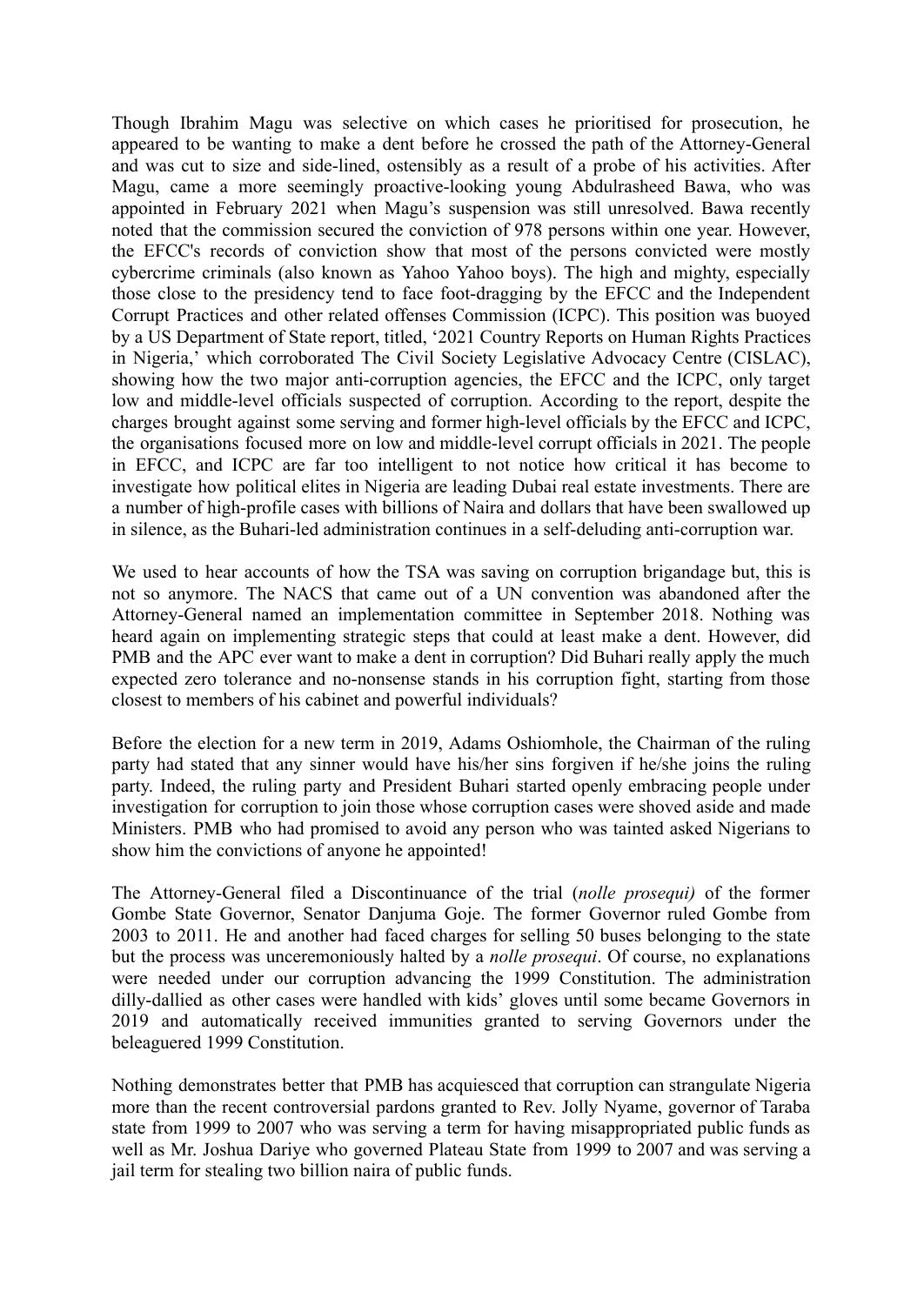The trial of the two former governors was being touted as examples to teach lessons that no one is above the law etc. The cases had gone through a lot of court processes with their respective jail terms on appeals confirmed by the Supreme Court of Nigeria.

The EFCC recently arrested Alhaji Ahmed Idris, the Accountant General of the Federation for forensically raking unto himself 80 billion naira from national patrimony. As usual, a lot of popular brouhahas will go on for a while and reprieve will come from either a *nolle prosequi* or judicial release as cases are not properly prosecuted until everything fizzles out and everyone moves on.

The EFCC is yet to indicate if it would dig into the stories surrounding the alleged distribution of cars for gubernatorial elections in Kebbi state not to talk of how friends and groups were just coming up with 100 million naira to purchase presidential primary election forms for our presidential aspirant jokers in a country that reeks of so much poverty. Unfortunately, one of them will take over from President Buhari if he does not succeed himself as some are pleading that he should. This culture of stealing as much as you can and walking away is also fast being imbibed by Ponzi scammers, who steal billions of Naira from gullible and greedy Nigerians and simply walk away. They also play their version of the game of ripping Nigerians off like their counterparts in public offices.

The truth remains that under the PMB-led administration, corruption has been allowed to fester. If IBB was dubbed the grandfather of corruption, I wonder if history will resist finding a better adjectival title for PMB in any assessment of his years in office.

The statistician aspirant to the presidency boasted about how he would use technology to solve the problem of corruption but, I dare say that this proposal of a solution is a result of a misdiagnosis. Technology can help indeed but, in Nigeria, technology is already helping to identify thieves who are then idolised by society at large. We know them. Technology helped to name so many in the Panama and Paradise papers. How many have been questioned and brought before the courts? None. Then came Pandora papers giving more information on a number of our presidential aspirants and, what has happened? Nothing.

With impunity and the absence of rule of law, corruption will fester. The purposeful and sincere implementation of the NACS could help in making a dent in reducing corruption but those who should guide implementation are intentionally napping on duty. Of course, it is in their interest to frustrate the implementation of NACS in a country that does not bother about accountability. Rather than organise to press for genuine change, the wrong answer for Nigerians is to enter into nationwide prayers of intercessions, being led by accomplices of the corrupt order: prosperity preachers, who are also beneficiaries of the national decadence and rot.

It is a disappointing and sorry situation that will see corruption continue to fester until a purposeful organised critical mass of Nigerians move against the current order that makes nonsense of our sensibilities on propriety. Until the people cease to call corruption different pet names but stealing. The people need to stop worshipping ill-gotten wealth and quit rallying around politicians whose sources of wealth are questionable or clearly proceeds of corruption.